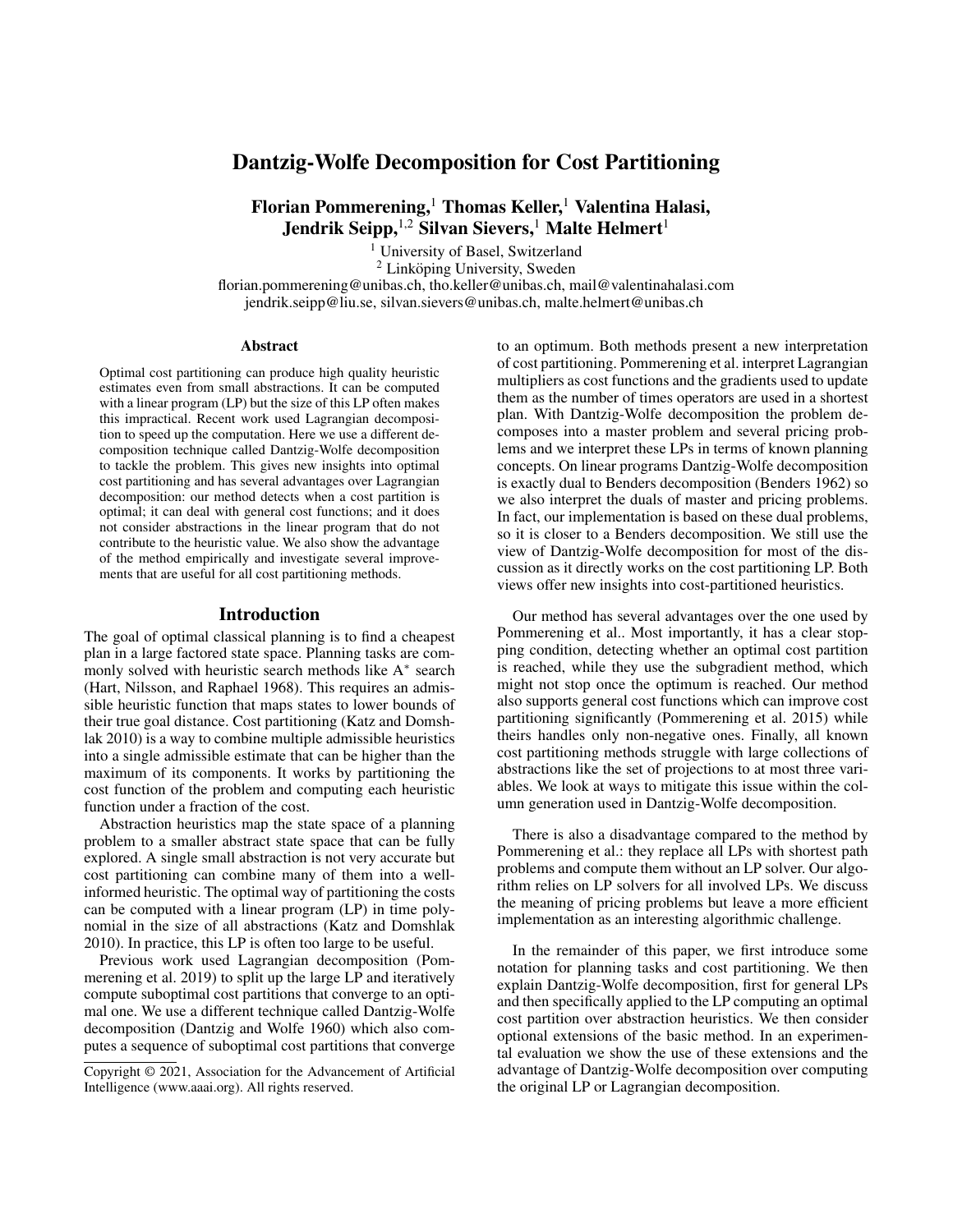## Background

We start with basic definitions and notation for cost partitioning and then explain Dantzig-Wolfe decomposition.

#### Planning

A *transition system* is a tuple  $\langle S, L, T, I, G, cost \rangle$ , where S is a finite set of *states*, L a finite set of labels, each *transition*,  $s \stackrel{\ell}{\rightarrow} t \in T \subseteq S \times L \times S$  connects two states and is annotated with a label. We are looking for a path following transitions from the *initial state*  $I \in \overline{S}$  to some goal state  $s^*$  from the *set of goal states*  $G \subseteq S$ . Each label is associated with a *cost* given by *cost* :  $L \rightarrow \mathbb{R}$ . The cost of a path is the sum of its label costs. The *perfect heuristic* maps each state s to the minimal cost of a path from s to some goal state, to  $\infty$ if no such path exists, or to −∞ if there is no minimal cost because paths with arbitrarily low cost exist (if a path to a goal state contains a cycle with negative total cost).

Planning tasks are compact, factored representations of transition systems. They use variable assignments over a finite set of *variables* as states. *Operators* are used as labels and can have preconditions and effects on variables (the former defining which states have an outgoing transition with this operator and the latter where this transition ends). We use the term "operator" instead of label when we want to emphasize that we are talking about the transition system of a planning task but otherwise will mostly talk about transition systems in general. Planning tasks can be projected to a subset of their variables (a *pattern*). The result of such a projection is a transition system (the *abstract state space*) that is usually much smaller than the one induced by the original task (the *original state space*). Projections preserve some structure of the original state space: there is a transition  $\alpha(s) \stackrel{\ell}{\rightarrow} \alpha(s')$  in the abstract state space for all transitions  $s \stackrel{\ell}{\to} s'$  in the original state space. This means that every plan in the original state space corresponds to a plan for the abstract state space and thus, the perfect heuristic for the abstract state space  $(h^{\alpha})$  cannot overestimate the perfect heuristic in the original state space  $(h^*)$ . This makes  $h^{\alpha}$  and admissible heuristic in the original state space.

Consider a set of abstractions  $A = {\alpha_1, \ldots, \alpha_n}$ . Each heuristic  $h^{\alpha_i}$  provides an admissible estimate but for A<sup>\*</sup> we have to combine them in a way that maintains the admissibility. Cost partitioning (Katz and Domshlak 2010) achieves this by evaluating each heuristic  $h^{\alpha_i}$  under a different cost function  $cost_i$ . We write  $h^{\alpha_i}(s, cost_i)$  for the cost of a cheapest path in abstraction  $\alpha_i$  but using the cost function  $cost_i$  instead of *cost*. The sum of these values  $(\sum_{i=1}^n h^{\alpha_i}(s, cost_i))$  is admissible if the cost functions  $cost_i$ form a partition of the original cost function *cost*, i.e., if they satisfy  $\sum_{i=1}^{n} cost_i(\ell) \le cost(\ell)$  for each label  $\ell \in L$ . Katz and Domshlak showed that an optimal way of partitioning the costs can be computed in time polynomial in the size of the abstract state spaces. This is done with a linear program (LP) where variables encode the local cost functions  $(cost_i(\ell)$  for each i and  $\ell$ ) and the distance of each abstract state from the current state under *cost<sub>i</sub>*. Despite its polynomial size this LP is often prohibitively large in practice.

#### Dantzig-Wolfe Decomposition

Dantzig-Wolfe decomposition (Dantzig and Wolfe 1960) is a technique from operations research to solve large programs with a specific structure. Before we apply it to cost partitioning, we describe the technique for a general LP. The decomposition consists of two steps: rewriting the LP into an alternative form and using column generation (Ford and Fulkerson 1958) on the rewritten LP. For a more detailed introduction we refer to Desrosiers and Lübbecke (2005).

Rewriting the LP Consider the following LP:

$$
\begin{aligned}\n\text{Maximize } & \sum_{1 \le i \le n} o_i^\top x_i \text{ subject to} \\
& \sum_{1 \le i \le n} A_i x_i \le b_0\n\end{aligned} \tag{1}
$$

$$
B_i x_i \le b_i \qquad \text{for all } 1 \le i \le n \qquad (2)
$$

where all  $x_i$  are vectors of LP variables, all  $o_i$  and  $b_i$  are coefficient vectors, and all  $A_i$  and  $B_i$  are coefficient matrices. Constraint (1) is called the *complicating constraint*, while the constraints (2) are called *subproblem constraints*. The LP would decompose into subproblems that could be maximized independently if the complicating constraint were not present (every  $x_i$  only occurs in subproblem constraint i and the complicating constraint).

The solutions of subproblem constraint  $i$  form a polyhedron  $P_i = \{x_i \mid B_i x_i \leq b_i\}$  so the constraint can be written as  $x_i \in P_i$ . The main result underlying the Dantzig-Wolfe decomposition is Minkowski's Theorem (Schrijver 1998) stating that every polyhedron is generated by finitely many *rays* and *extreme points*. That is, there is a set of rays  $r_{ij}$  and extreme points  $p_{ik}$  such that  $x_i \in P_i$  iff  $x_i =$  $\sum_{k} \lambda_{ik} p_{ik} + \sum_{j} \delta_{ij} r_{ij}$  for some coefficients  $\lambda_{ik} \geq 0$  satisfying  $\sum_k \lambda_{ik} = 1$  (convex combination of extreme points) and some coefficients  $\delta_{ij} \geq 0$  (linear combination of rays). This representation is called the *Minkowski sum* of  $P_i$ . We could use it to rewrite the constraint  $x_i \in P_i$  if we had all rays  $r_{ij}$  and extreme points  $p_{ik}$  generating  $P_i$ .

At this point we deviate from the typical explanation of Dantzig-Wolfe decomposition to simplify things. In the LP we will consider later, all  $b_i$  with  $1 \leq i \leq n$  are 0. This means that  $P_i = \{x_i \mid B_i x_i \leq 0\}$  is a special case of a general polyhedron called a *polyhedral cone*. It can have at most one extreme point (at 0) and its Minkowski sum simplifies to consider only the rays:  $x_i \in P_i$  iff  $x_i = \sum_j \delta_{ij} r_{ij}$ for some coefficients  $\delta_{ij} \geq 0$ . Let us use this to eliminate the variables  $x_i$  and express the whole LP in terms of  $\delta_{ij}$ .

$$
\begin{aligned}\n\text{Maximize } & \sum_{1 \le i \le n} \sum_{j} o_i^{\top} \delta_{ij} r_{ij} \text{ subject to} \\
& \sum_{1 \le i \le n} \sum_{j} A_i \delta_{ij} r_{ij} \le b_0 \\
& \delta_{ij} \ge 0 \qquad \text{for all } i \text{ and } j\n\end{aligned}
$$

This representation is called the *master problem* and is equivalent to the original problem. It has fewer constraints but typically the number of rays is so high that even constructing the master problem is infeasible.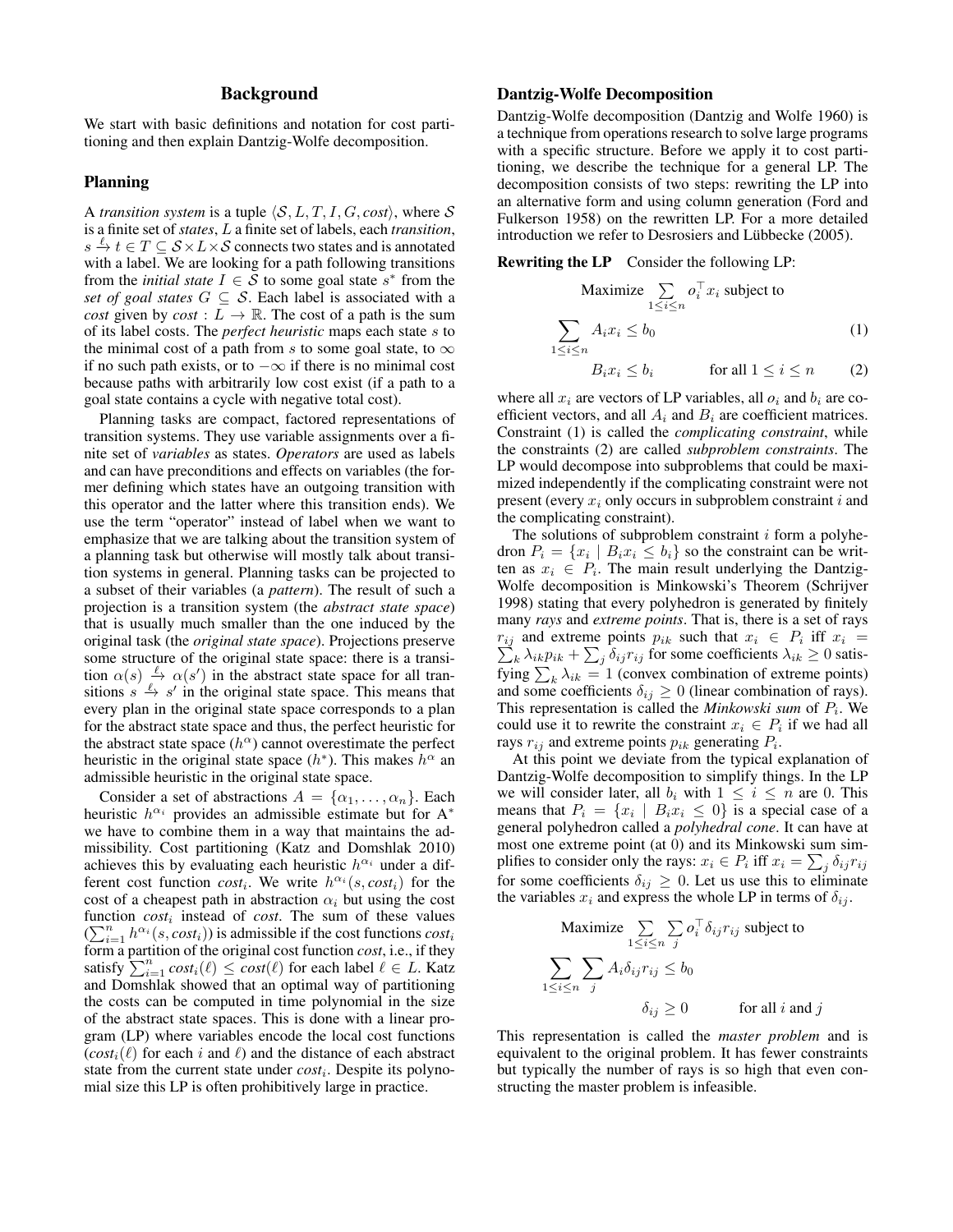Column Generation An optimal solution to the master problem typically leaves most variables at 0. If we knew these variables in advance, we could remove them without affecting the objective value. In absence of this knowledge, we can generate the variables (columns in the coefficient matrix) iteratively until the solution is guaranteed to be optimal.

To do so, we consider the *restricted master problem (RMP)* that is like the master problem but only uses a subset of its columns. Leaving out variables means that the RMP can underestimate the objective value of the master problem. According to the duality theorem (Schrijver 1998), those ignored columns correspond to constraints in the dual RMP and adding a column is the same as adding a dual constraint. In fact, the method can also be seen as generating constraints in the dual RMP rather than columns in the primal RMP. This is called Benders decomposition (Benders 1962) and is exactly dual to Dantzig-Wolfe decomposition on LPs.

Finding a dual constraint that is currently violated is called the *pricing problem*. Formally, the dual of the master problem from the previous section is

Minimize  $b_0^{\top} y$  subject to

$$
(A_i r_{ij})^\top y \geq o_i^\top r_{ij} \qquad \text{for all } i \text{ and } j
$$

$$
y \geq 0
$$

We can look for the most violated dual constraint in each subproblem separately and then compare them to find the most violated constraint or just add all of them to the RMP. Assume that the vector  $y$  is an optimal solution to the dual RMP, i.e., the LP above with all constraints generated so far. We want to find a violated constraint, i.e., a new ray  $r_{ij}$  of the polyhedron  $P_i$  for which  $(A_i r_{ij})^{\top} y - o_i^{\top} r_{ij} < 0$ . The most violated constraint minimizes the left-hand side. Using the fact that  $r_{ij}$  is a ray of  $P_i = \{x_i \mid B_i x_i \leq 0\}$ , we can write down the pricing problem  $P_i(y)$ :

Minimize 
$$
(A_i x_i)^\top y - o_i^\top x_i
$$
 subject to  
 $B_i x_i \leq 0$ 

Note that this pricing problem is small relative to the RMP and the original problem: it only uses variables and constraints of a single subproblem of our original problem.

To solve the original problem with Dantzig-Wolfe decomposition, we thus perform the following steps:

- 1. Compute an optimal solution  $y$  to the dual RMP (initially without constraints).
- 2. For each i, optimize the pricing problem  $P_i(y)$ . LP solvers will either produce a ray with negative objective value if the problem is unbounded or an extreme point if it is bounded.
- (a) A ray  $r_{ij}$  represents a violated constraint. Add the constraint  $(A_i r_{ij})^\top y \geq o_i^\top r_{ij}$  to the dual RMP (or the column for  $r_{ij}$  to the primal RMP).
- (b) The only possible extreme point in our case is 0 (recall that  $P_i$  is a polyhedral cone). In this case no constraint for this subproblem is violated in the dual RMP.
- 3. If no pricing problem generates a ray,  $y$  is feasible in the dual master problem, and the corresponding primal solution is optimal for our original problem. Otherwise repeat from step 1.

### Application to Cost Partitioning

We now apply Dantzig-Wolfe decomposition to the optimal cost partitioning over abstraction heuristics. Let  $A =$  $\{\alpha_1, \ldots, \alpha_n\}$  be abstractions of a common original problem with state space  $\langle S, L, T, I, G, cost \rangle$ . The abstract state space of  $\alpha_i$  is  $\langle S_i, L, T_i, I_i, G_i, cost \rangle$ . It is important that all transitions  $s \stackrel{\ell}{\to} t \in T_i$  are *alive*, i.e., that s is reachable from  $I_i$  and an abstract goal state is reachable from t. We assume that all other transitions are removed from  $T_i$ . The optimal cost partitioning over  $A$  in the initial state<sup>1</sup> can be computed as follows:

$$
\begin{aligned}\n\text{Maximize} & \sum_{1 \le i \le n} h_i \text{ subject to} \\
c_{i\ell} &\le \text{cost}(\ell) \qquad \text{for all } \ell \in L\n\end{aligned} \tag{3}
$$

$$
d_{iI_i} = 0 \t\t \text{for all } i \t\t (4)
$$

$$
d_{it} \le d_{is} + c_{i\ell} \quad \text{for all } i \text{ and } s \xrightarrow{\ell} t \in T_i \quad (5)
$$

$$
h_i \le d_{is^*} \qquad \text{for all } i \text{ and } s^* \in G_i \qquad (6)
$$

The cost partitioning constraint (3) is the complicating constraint as it involves variables from all abstractions. Constraints (4)–(6) form one subproblem constraint per abstraction. As before, the subproblems would be independent without the complicating constraint. To match this with (1)– (2), matrix  $A_i$  has one row for each  $\ell \in L$  with 1 in the column for  $c_{i\ell}$  and 0 everywhere else; the vector  $b_0$  corresponds to the cost function *cost*, while all other bound vectors  $b_i$  are 0. The objective coefficients  $o_i$  are 1 in the column for  $h_i$ and 0 everywhere else. Using these definitions, we can now construct the RMP and the pricing problems.

#### The (Relaxed) Master Problem

 $\sum$  $1 \leq i \leq n$ 

The RMP is based on rays of the subproblems. In our case of a polyhedral cone, the set of rays and the feasible solution space are identical because every solution can be scaled up or down, i.e., rays are specific solutions to the subproblem constraints. Each ray  $r_{ij}$  consists of values  $h_{ij}$ ,  $c_{ij\ell}$  for all labels  $\ell \in L_i$ , and values  $d_{ijs}$  for each abstract state  $s \in \mathcal{S}_i$ . In the master problem  $j$  ranges over all rays in the Minkowski sum of  $P_i$ , while in the RMP it ranges over all rays generated for subproblem  $i$  so far.

$$
\begin{aligned}\n\text{Maximize } & \sum_{1 \le i \le n} \sum_{j} h_{ij} \delta_{ij} \text{ subject to} \\
\sum_{1 \le i \le n} \sum_{j} \delta_{ij} c_{ij\ell} &\le \text{cost}(\ell) \qquad \text{ for all } \ell \in L \\
\delta_{ij} &\ge 0 \qquad \qquad \text{ for all } i \text{ and } j\n\end{aligned}
$$

Note that the coefficients of all  $d_{ijs}$  are 0 so we can treat rays as a cost function (encoded in the values  $c_{ij\ell}$ ) and a value  $h_{ij}$ . We tentatively interpret the  $h_{ij}$  as the heuristic value under that cost function (and will later see this confirmed). The cost functions  $cost_i(\ell) = \sum_j \delta_{ij} c_{ij\ell}$  form a cost partition and the heuristic value of abstraction  $i$  under  $cost_i$  is

<sup>&</sup>lt;sup>1</sup>Using the initial state here simplifies the presentation. The heuristic can be computed for other states  $s$  by replacing  $I$  with s and  $I_i$  with the abstract state representing s in abstraction i.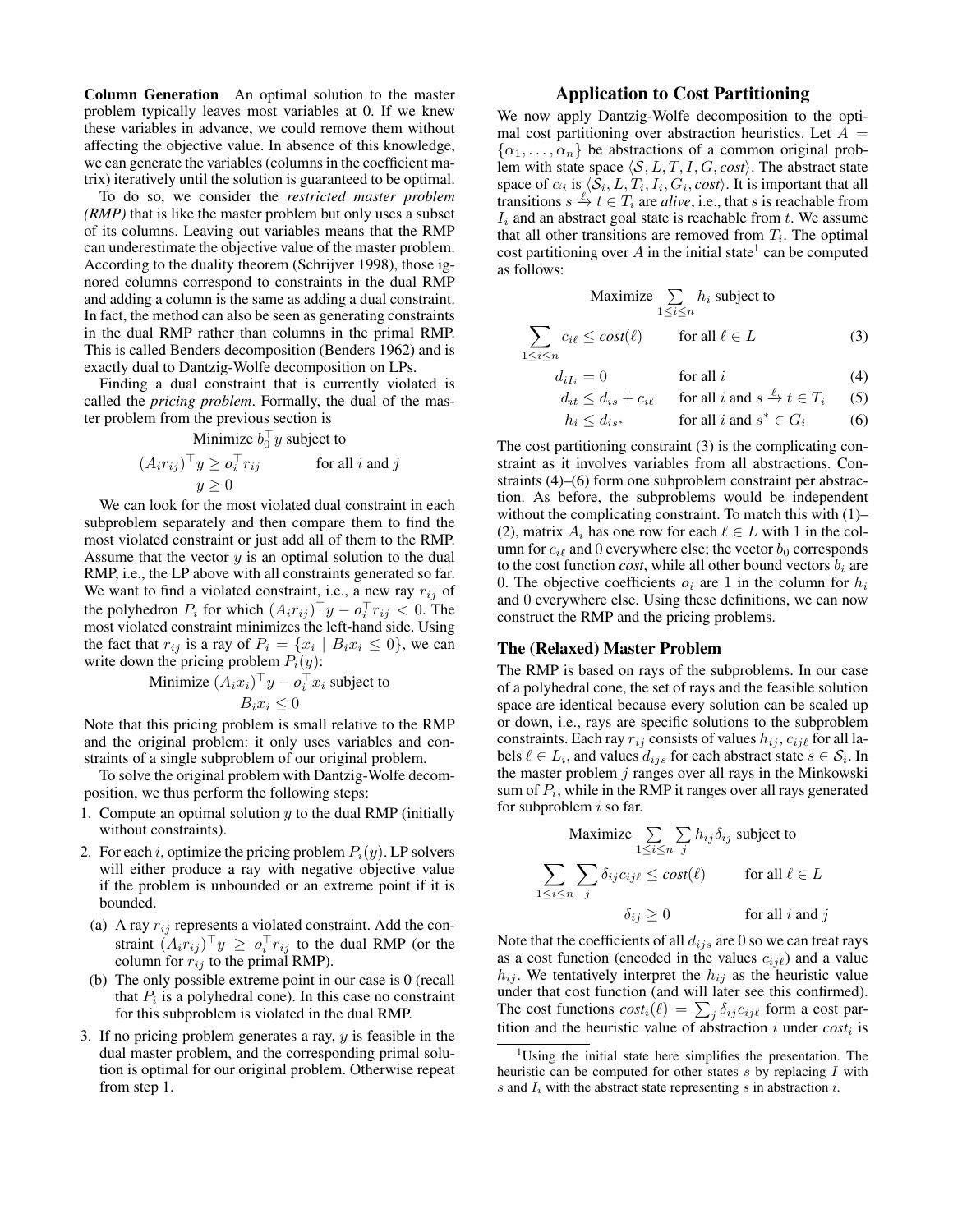$\sum_j h_{ij} \delta_{ij}$ . Since this is true for any choice of  $\delta_{ij} \geq 0$ , the LP computes an optimal choice of  $\delta_{ij}$  given the available cost functions encoded in  $c_{ij\ell}$ . This gives a first interpretation of the method: the pricing problems generate *candidate cost functions* together with the heuristic values achieved under them; the RMP then "mixes" the candidates as a linear combination that satisfies the cost partitioning constraint. The resulting cost partition is optimal only for the current set of candidates, so the pricing problems add more candidates to achieve a better global value.

#### The Dual (Relaxed) Master Problem

As the pricing problems are parameterized with a solution of the dual RMP it is worth looking at this LP as well. The view of generating constraints for this dual RMP rather than columns for the primal corresponds to Benders decomposition. While it is known that optimal cost partitioning is dual to operator-counting heuristics (Pommerening et al. 2015), we are interested in *what kind* of operator-counting constraints the heuristic contains. The dual RMP is:

Minimize 
$$
\sum_{\ell \in L} cost(\ell) y_{\ell}
$$
 subject to  
\n
$$
\sum_{\ell \in L} c_{ij\ell} y_{\ell} \ge h_{ij} \qquad \text{for all } i \text{ and } j
$$
\n
$$
y_{\ell} \ge 0 \qquad \text{for all } \ell \in L
$$

Let  $cost_{ij}$  be the cost function encoded by the values  $c_{ij\ell}$ . Assume that  $h_{ij}$  is the heuristic value of abstraction i under  $cost_{ij}$  (as we suspected before). Then the dual RMP is an operator-counting heuristic with constraints similar to posthoc-optimization constraints (Pommerening et al. 2014), which are defined as  $\sum_{\ell \in L} cost(\ell) y_{\ell} \geq h(s, cost)$ . The constraints here have the form  $\sum_{\ell \in L} cost'(\ell) y_{\ell} \geq h(s, cost')$ for an alternative cost function *cost'*, which is a valid operator counting constraint for any choice of *cost'* (Thüring 2019). The resulting constraint is still an operator-counting constraint, so it can be used in the operator-counting framework. Other operator-counting constraints could be added to the RMP to strengthen the heuristic but we do not pursue this option further to focus on the core problem.

#### The Pricing Problems

The pricing problem  $P_i(y)$  for subproblem i depends on an optimal solution  $y$  of the dual RMP. If we plug in the specific matrix  $A_i$  (only 1 for row  $\ell$ , column  $c_{i\ell}$  and otherwise 0) and vector  $o_i$  (only 1 for  $h_i$ ), we see that the pricing problem has the objective  $(A_i x_i)^\top y - o_i^\top x_i = \sum_{\ell \in L} y_\ell c_{i\ell} - h_i$ . The constraints are just the subproblem constraints for subproblem i, so the pricing problem  $P_i(y)$  is

$$
\begin{aligned}\n\text{Minimize } &\sum_{\ell \in L} y_{\ell} \, c_{i\ell} - h_i \text{ subject to} \\
d_{iI_i} &= 0 \\
d_{it} &\leq d_{is} + c_{i\ell} \\
h_i &\leq d_{is^*} \quad \text{for all } s^* \in G_i\n\end{aligned}
$$

The constraints closely resemble a shortest path problem for abstraction  $\alpha_i$  but the objective is different. Instead of maximizing the heuristic value (resp. minimizing  $-h_i$ ) under a given cost function, we can choose the cost function freely, but get a penalty in the objective for the costs we use (weighted by the parameter  $y$ ).

Another way to look at this is to consider a cost function  $cost_i$ . The constraints can be satisfied with  $c_i \ell = cost_i(\ell)$ for any  $h_i \in \mathbb{R}$  with  $h_i \leq h^{\alpha_i}(I, cost_i)$ . The values of the variables  $d_{is}$  do not matter here because they are ignored in the RMP. If we define  $cost_i(y) = \sum_{\ell \in L} cost_i(\ell) y_{\ell}$ , we can rewrite the pricing problem as

Minimize 
$$
cost_i(y) - h_i
$$
 subject to  
\n $h_i \leq h^{\alpha_i}(I, cost_i)$   
\n $cost_i : L \rightarrow \mathbb{R}, h_i \in \mathbb{R}$ 

Note that that the pricing problem generates a new column if its objective value is negative. If this is the case for some cost function  $cost_i$  and value  $h_i$ , it is also true for  $h'_i = h^{\alpha_i}(I, cost_i)$  and  $cost'_i$  defined as the saturated cost function of *cost<sub>i</sub>* (Seipp, Keller, and Helmert 2020) where the cost of each label is reduced as much as possible without affecting the goal distance of any state. In our experiments, we always do this step to achieve tighter constraints.

To better understand the pricing problem, we now look at its dual.

#### The Dual Pricing Problems

The dual of the pricing problem  $P_i(y)$  can be written as

Maximize 0 subject to  
\n
$$
\sum_{\substack{t \text{ labeled} \\ \text{with } \ell}} f_t = y_\ell \qquad \text{for all } \ell \in L \quad (7)
$$

$$
\sum_{t \text{ leaves } s} f_t + g_s[s \in G_i] = \sum_{t \text{ enters } s} f_t \quad \text{for all } s \neq I_i \quad (8)
$$

$$
\sum_{s^* \in G_i} g_{s^*} = 1 \tag{9}
$$

$$
f_t \ge 0 \text{ for all } t \in T_i \text{ and } g_{s^*} \ge 0 \text{ for all } s^* \in G_i \tag{10}
$$

Constraints  $(8)$ – $(10)$  describe a network flow problem in the abstraction where  $f_t$  describes the amount of flow along a transition. Constraint (7) requires that the flow is *consistent* with y, i.e., that the aggregated flow for a label  $\ell$  matches  $y_{\ell}$ . If such a flow exists, the objective value is  $0$  so the primal pricing problem also has a value of 0 and does not generate a column. In case no such flow exists, the dual is infeasible and the primal is unbounded and generates a ray in the RMP.

This agrees with the view of the dual RMP as an operatorcounting LP: the dual solution y is an *operator count* mapping each operator to a number of uses. If an abstraction does not have a consistent flow, it generates a new operatorcounting constraint demonstrating that the cost of a cheapest flow under a cost function  $cost_i$  must be lower than  $cost_i(y)$ .

#### Extensions

In this section, we discuss several optional extensions to the basic algorithm outlined above.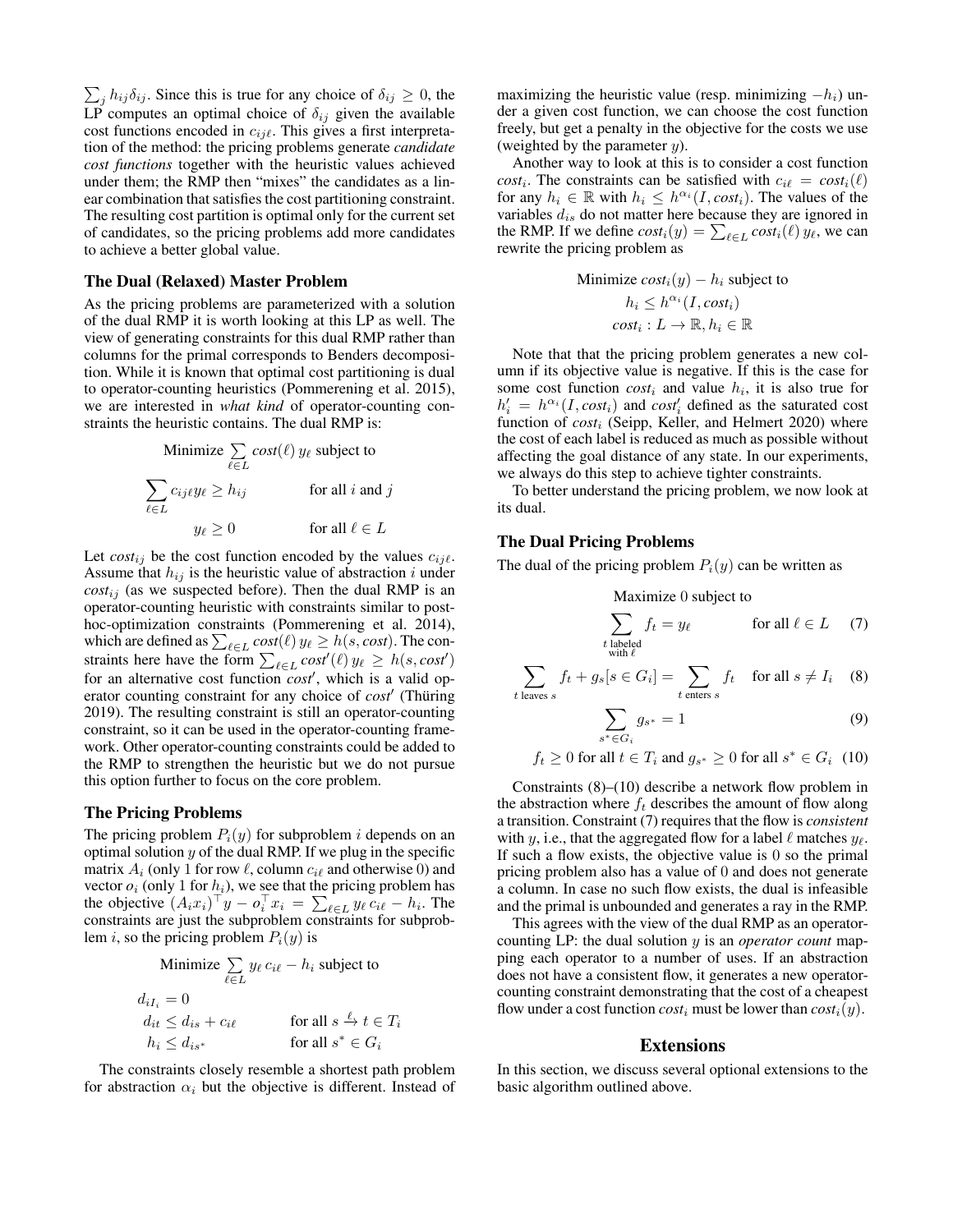### Combining Labels

In abstractions (particularly in small ones), some labels can be equivalent. For example, think of a Blocksworld task projected to the single variable indicating whether a certain block b is clear. Stacking any block on top of b leads to an abstract transition from *clear* to *not clear*. In the abstraction all of these operators will label parallel transitions.

We say two labels  $\ell, \ell' \in L$  are equivalent in an abstraction with transitions  $T$  if they only label parallel transitions:  $\ell \sim \ell'$  iff  $T(\ell) = T(\ell')$  where  $T(\ell) = {\{\langle s, t \rangle | s \stackrel{\ell}{\to} t \in T \}}.$ Let [ $\ell$ ] be the equivalence class of label  $\ell$  under ∼. The abstraction can be compactly represented with labels  $\{[\ell] \mid \ell \in$ L} and transitions  $\{s \stackrel{[l]}{\to} t \mid s \stackrel{l}{\to} t \in T\}$ , i.e., by combining all equivalent labels into a single new label.

With cost partitioning, the original label costs now have to be partitioned among local label cost functions that do not share labels. Implicitly, we compute a cost partition that assigns the same cost to all equivalent labels. A cost partition that assigns a higher cost to some label in an equivalence class cannot yield a higher heuristic value, as the cheapest path between two states is determined by the minimum cost of any label on a transition between them. The cost partitioning constraint for label  $\ell$  changes to partition the cost of  $\ell$  among its equivalence classes from all abstractions:

$$
\sum_{1 \leq i \leq n} c_{[\ell]_i} \leq cost(\ell)
$$

All other constraints are changed to use the compact form of transitions defined above and the label cost variables  $c_{[\ell]_i}$ instead of  $c_{i\ell}$ . While the size of the RMP is not affected by this, the size of the pricing problems is reduced as they are now phrased in terms of the compact representation. We want to emphasize the large reduction this simple change can bring. While the number of operators in a planning task is often in the thousands, in a projection to a binary variable, at most seven different equivalence classes are possible.

The idea to combine equivalent labels is not new. The merge-and-shrink framework stores abstractions in this compact form (Sievers 2018) and even reduces the amount of labels further with *label reduction*. Sievers et al. (2020) define *extended label cost partitioning* for merge-and-shrink abstractions which matches our definition. We note that this way of computing compact transition systems and cost partitions over them is beneficial not only for merge-and-shrink or Dantzig-Wolfe decomposition, but for all cost partitioning methods over abstractions.

A small extension is to not explicitly represent a label for the equivalence class of irrelevant labels, i.e., labels that only induce self-looping transitions at all states. These cannot contribute a positive cost to optimal solutions and cannot take a negative cost without resulting in a heuristic value of  $-\infty$ . We therefore replace their LP variables by the constant 0.

### Restricting the Considered Patterns

Pommerening, Röger, and Helmert (2013) define the notion of *interesting* patterns for non-negative cost partitioning. It is based on the *causal graph* of a given planning task Π, which

is a directed graph with the variables of  $\Pi$  as nodes. It contains a *precondition edge* from v to w if there is an operator with a precondition on  $v$  and an effect on  $w$ , and it contains an *effect edge* from v to w if there is an operator affecting both  $v$  and  $w$ . A pattern  $P$  is interesting for non-negative cost partitioning if the causal graph restricted to  $P$  is weakly connected and contains a path using precondition edges that leads from each variable in P to a a variable mentioned in the goal of Π. Pommerening, Röger, and Helmert show that a projection to an uninteresting pattern can be replaced by one or more projections to smaller patterns without changing the value of an optimal non-negative cost partitioning.

Unfortunately, this definition of interesting patterns is too strict for cost partitioning with general cost functions. For example, Pommerening et al. (2015) show an example where a projection to a single non-goal variable is relevant (Figure 1 in their paper). Therefore, all previous work on general cost partitioning does not exclude any projections. However, there are clearly patterns which we can identify as redundant for general cost partitioning.

Definition 1. *A pattern* P *is* redundant for general cost partitioning *in a task with causal graph* G *if*

- G *restricted to* P *is not weakly connected, or*
- P *contains a variable* v *such that* G *has no directed path along precondition edges from* v *to a goal variable.*

The difference between this definition and the one for non-negative costs is in the second condition. We consider the full causal graph  $G$  there, not its restriction to  $P$ . Note that variables that satisfy this second condition can be removed from the planning task in a preprocessing step and the definition simplifies to the first condition if this is done.

We can show that projections to redundant patterns can be replaced by projections to smaller patterns without affecting the heuristic value. For the full proofs, we refer to a technical report (Pommerening et al. 2021b). The proof idea in the first case is to replace  $P$  by the connected components of  $G$ restricted to P. No operator can affect more than one connected component and operators not affecting a component induce self-looping transitions on all states. In the second case P can be replaced by  $P' = P \setminus \{v\}$ . In an optimal cost partition, we have to set the cost of all operators (in all abstractions) that depend directly or indirectly on  $v$  to 0. This cannot affect the heuristic value as no path to the goal can depend on v. The difficult part in the proofs is to show that changing the cost partitions does not introduce a cycle of negative cost.

We conjecture that this definition is the most restrictive, i.e., any stricter definition considering just the patterns and the causal graph would exclude useful patterns.

#### Incrementally Extending the Set of Subproblems

Corrêa and Pommerening (2019) show that encoding the optimal heuristic usually requires considering a large number of small projections but only a small number of larger projections. (They consider potential heuristics which partition costs over projection heuristics.) Their result implies that a low number of abstractions is often sufficient to find plans that are plans for larger abstractions. If this extends to our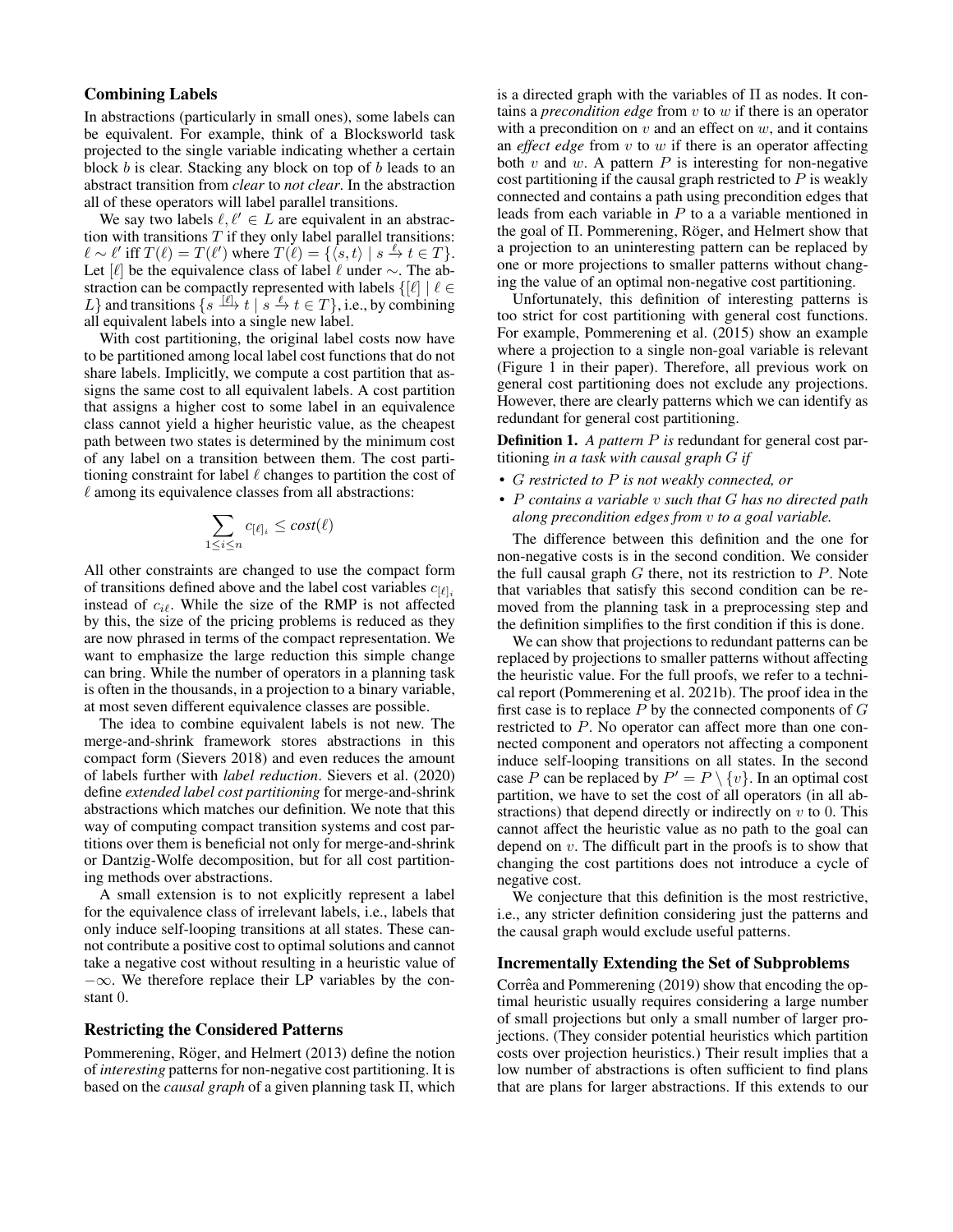setting, a large fraction of the pricing problems will often accept the dual RMP solution as a consistent network flow and will not generate a new column. We can use this by incrementally extending the set of subproblems.

Instead of querying all pricing problems in each iteration, we can query just a subset of them. When none of them generates a new column, we extend the set and repeat the process. We use a simple strategy to extend the set: we iterate over all candidate patterns ordered by size, generate the abstraction and pricing problem and check if it generates a new column. If so, we add it and break out of the loop. Observe that even this simple strategy can pay off because it does not consider all pricing problems in every iteration and it has fewer abstractions in memory at the same time. We will explore the trade-off between solving fewer pricing problems per iteration and requiring more iterations empirically. We leave more advanced techniques for future work.

Note that there is a subtle issue with this incremental process: we assume that our abstractions only contain alive transitions and explicitly remove other transitions. If an operator induces no alive transitions in an abstraction, it is considered *dead* and cannot be used in the solution. We fix operatorcounting variables of such operators to 0 in the dual RMP. When constructing the set of abstractions incrementally, we do not know the set of dead operators in advance, so constructing an abstraction for the first time might show that an operator is dead. We treat this as if the pricing problem had generated a column and add it to the considered set.

### Using the Heuristic in Search

The naive way of using the Dantzig-Wolfe method within search is to restart the process from scratch in every state. As this is prohibitively expensive, we instead keep the RMP and every pricing problems that is ever generated and update them when we evaluate a new state. We interpret the generated columns as pairs  $\langle h, cost \rangle$  where *cost* is a saturated cost function and  $h = h^{\alpha}(s, cost)$  is the heuristic value for the current state under this cost. If the search moves from state s to a new state s', we compute  $h' = h^{\alpha}(s', cost)$  and update all generated columns by substituting  $h$  with  $h'$ . In the primal RMP, this updates the objective, in the dual RMP it updates the bounds of the post-hoc optimization constraints.

In addition, we have to recompute the set of dead operators in every state, because the notion of an operator not inducing alive transitions in an abstraction depends on which abstract states are reachable from the current state.

Once the RMP and the pricing problems are updated, we continue with the heuristic computation as described above by querying all existing subproblems for new columns and by iteratively adding all candidate patterns that create a new column for s' to the set of subproblems. The resulting heuristic value is guaranteed to match the optimal cost partitioning value for all patterns. In the following, we call this the KEEPALL strategy.

### Relaxing the Heuristic

Computing an optimal cost partition in each state of a search might be too expensive. We consider three relaxations of the heuristic that all compute admissible approximations:

- KEEPPATTERNS When incrementally extending the set of subproblems, we extend the set until no new columns are generated in the initial state, but do not extend it in any subsequent state. We still update the bounds of constraints and add columns from all considered subproblems. This selects a set  $A' \subseteq A$  of abstractions that is sufficient to compute an optimal cost partition over all abstractions A in the initial state. In subsequent states, the computed cost partition is optimal for  $A'$  but not necessarily for  $A$ .
- KEEPRMP We neither extend the set of subproblems nor do we evaluate pricing problems in states other than the initial state, i.e., we stick to the columns in the RMP after the computation of the initial state. This requires only a single LP evaluation of the RMP in each state and the memory used for the pricing problems can be reused. The resulting heuristic value is that of a suboptimal cost partition over the abstractions used in the initial state.
- KEEPCP After the computation for the initial state, we extract the cost functions  $cost_i(\ell) = \sum_j \delta_{ij} c_{ij\ell}$  from the RMP solution  $\delta$ . We compute the abstract goal distances in abstraction  $\alpha_i$  under  $cost_i$  and store the distances. The resulting heuristic can be seen as additive pattern databases (Culberson and Schaeffer 1998; Edelkamp 2001) or potential heuristics (Pommerening et al. 2015).

Each method is a relaxation of the methods above it, trading off heuristic quality for savings on computation time and memory usage. We will explore this in our experiments.

### Experiments

We implemented Dantzig-Wolfe decomposition in Fast Downward 20.06 (Helmert 2006) with CPLEX 12.10 as an LP solver and used Downward Lab (Seipp et al. 2017) to run experiments. Our benchmark set consists of all 1827 tasks without conditional effects from the optimal sequential tracks of the International Planning Competitions 1998– 2018. We limit memory to 3.5 GiB. Time is limited to 5 minutes in experiments evaluating only the initial state and 30 minutes otherwise. All benchmarks, code and experiment data are published online (Pommerening et al. 2021a).

In all experiments, we construct the dual rather than the primal RMP, generating constraints rather than columns. This implementation as Benders decomposition fits better into the existing implementation of operator-counting. We use general cost partitioning unless stated differently. All experiments are run with two sets of abstractions: all projections to up to two (SYS2) and up to three (SYS3) variables.

We start our empirical evaluation with a configuration DW<sub>base</sub> that uses no additional extensions. This configuration computes an optimal cost partition for the initial state in 1018 out of 1827 tasks for SYS2 and in 321 tasks for SYS3 (see Table 1). The configuration OCP-LP $_{base}$  computes the same heuristic as a monolithic LP. Comparing both clearly shows the benefit of the decomposition which solves 305 additional tasks for SYS2 and 87 for SYS3. As there are still many tasks where optimally partitioning the costs is not feasible we evaluate if our proposed extensions can help.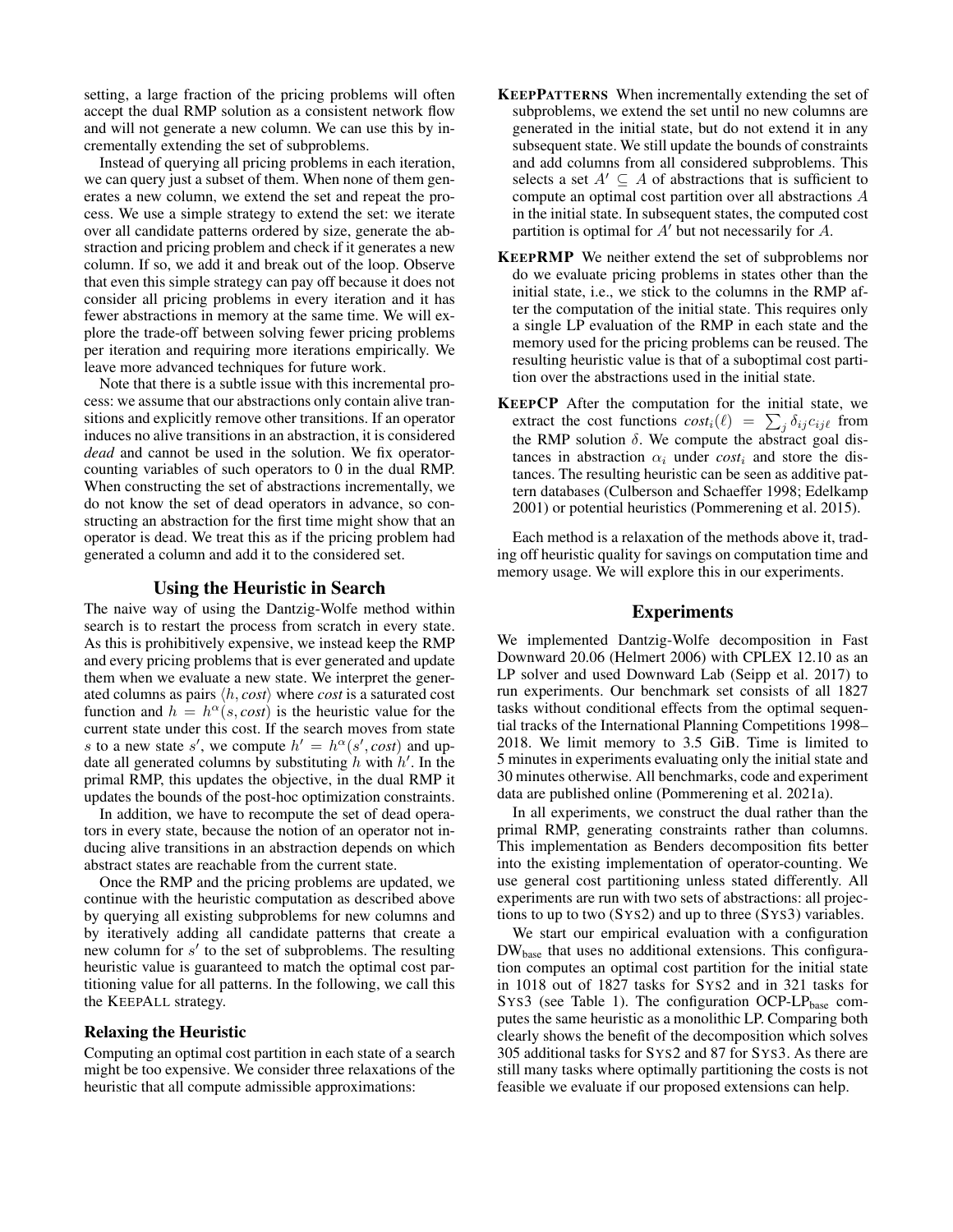

Figure 1: Number of considered patterns from SYS2 (red) and SYS3 (blue). We only consider instances where data for both configurations is available.

|                        | labels<br>combined | interesting incremental<br>patterns extensions | SYS2     | SYS3 |
|------------------------|--------------------|------------------------------------------------|----------|------|
| $OCP-LP_{base}$        |                    | n/a                                            | 713 234  |      |
| $OCP-LP_{label}$       |                    | n/a                                            | 1042 281 |      |
| $OCP-LP_{interest}$    |                    | n/a                                            | 1161 379 |      |
| $DW_{base}$            |                    |                                                | 1018 321 |      |
| DW <sub>label</sub>    |                    |                                                | 1167 358 |      |
| $DW_{\text{interest}}$ |                    |                                                | 1456 561 |      |
| $DW_{\text{incr}}$     |                    |                                                | 1461 772 |      |

Table 1: Number of tasks for which the heuristic value for the initial state can be computed within the resource limits.

#### Basic Extensions

We first consider combining equivalent labels in configuration DWlabel. We see a strong impact in Table 1. The more compact representation of the transition systems requires significantly less memory allowing the method to compute a heuristic value in tasks where DW<sub>base</sub> ran out of memory. Combining labels has an even larger impact on the monolithic LP (OCP-LP $_{label}$ ) but the Dantzig-Wolfe method still comfortably outperforms this configuration.

We now keep labels combined but consider only projections to non-redundant patterns (DW<sub>interest</sub>). This shows an even stronger impact on the number of tasks where we can compute the heuristic with 289 additional initial heuristic values for SYS2 and 203 for SYS3. The first plot in Figure 1 shows that this is because  $DW_{base}$  and  $DW_{label}$  use up to 80 times as many patterns for the computation of the initial heuristic value as DW<sub>interest</sub> for SYS2 and up to 450 times as many for SYS3. Again, this extension also has a positive impact on the monolithic LP (OCP-LP<sub>interest</sub>) but in this case, the effect on the Dantzig-Wolfe method is stronger.

The configuration DW<sub>incr</sub> uses both extensions considered above but reduces the number of considered subproblems further by incrementally extending the set of subproblems starting from projections to goal variables and going up to SYS2/SYS3. The results in Table 1 indicate a small addi-

tional impact in SYS2 and a large effect in SYS3. The number of considered patterns (last two plots in Figure 1) explains this: DW<sub>incr</sub> usually requires less than 100 of the up to  $10<sup>7</sup>$  patterns to compute an optimal cost partition, and the number of patterns considered by  $DW_{base}$  and  $DW_{label}$ is up to 50000 times as high for SYS2 and up to 250000 for SYS3. This fits with the results by Corrêa and Pommerening (2019) discussed earlier. Considering fewer abstractions improves the memory usage of the algorithm dramatically. With DW<sub>interest</sub> for SYS3, over 1000 tasks run out of memory, while none run out of memory in DW<sub>incr</sub>. We see this method trades time for memory in an overall favorable rate.

Overall, the experiments summarized in Table 1 show that all proposed extensions have a positive impact on Dantzig-Wolfe decomposition. Smaller differences for extensions that are added later do not necessarily mean smaller effects because of diminishing returns.

#### Comparison to Other OCP Methods

We now compare the strongest configuration from the previous section (DW<sub>incr</sub>) to the Lagrangian decomposition method (LG) by Pommerening et al. (2019) and the monolithic LP (OCP-LP<sub>interest</sub>). As the Lagrangian method cannot handle general cost functions, we restrict all methods to nonnegative costs in this section. We also combine equivalent labels in LG and consider only patterns that are interesting for non-negative costs in all configurations.

Since Lagrangian decomposition does not detect when it has reached an optimum, we cannot compare the number of instances for which an optimal partition can be computed. However, the anytime nature is a strength of Lagrangian decomposition. As Dantzig-Wolfe also computes a sequence of cost partitions of increasing quality, we compare the approaches based on their heuristic quality as a function of time in the first plot of Figure 2. We seed the Lagrangian decomposition version with a saturated cost partitioning (Seipp, Keller, and Helmert 2020) which is optimized by hill-climbing for 100 seconds. This configuration achieved the highest heuristic estimates in previous work (Pommerening et al. 2019). We compute heuristic quality of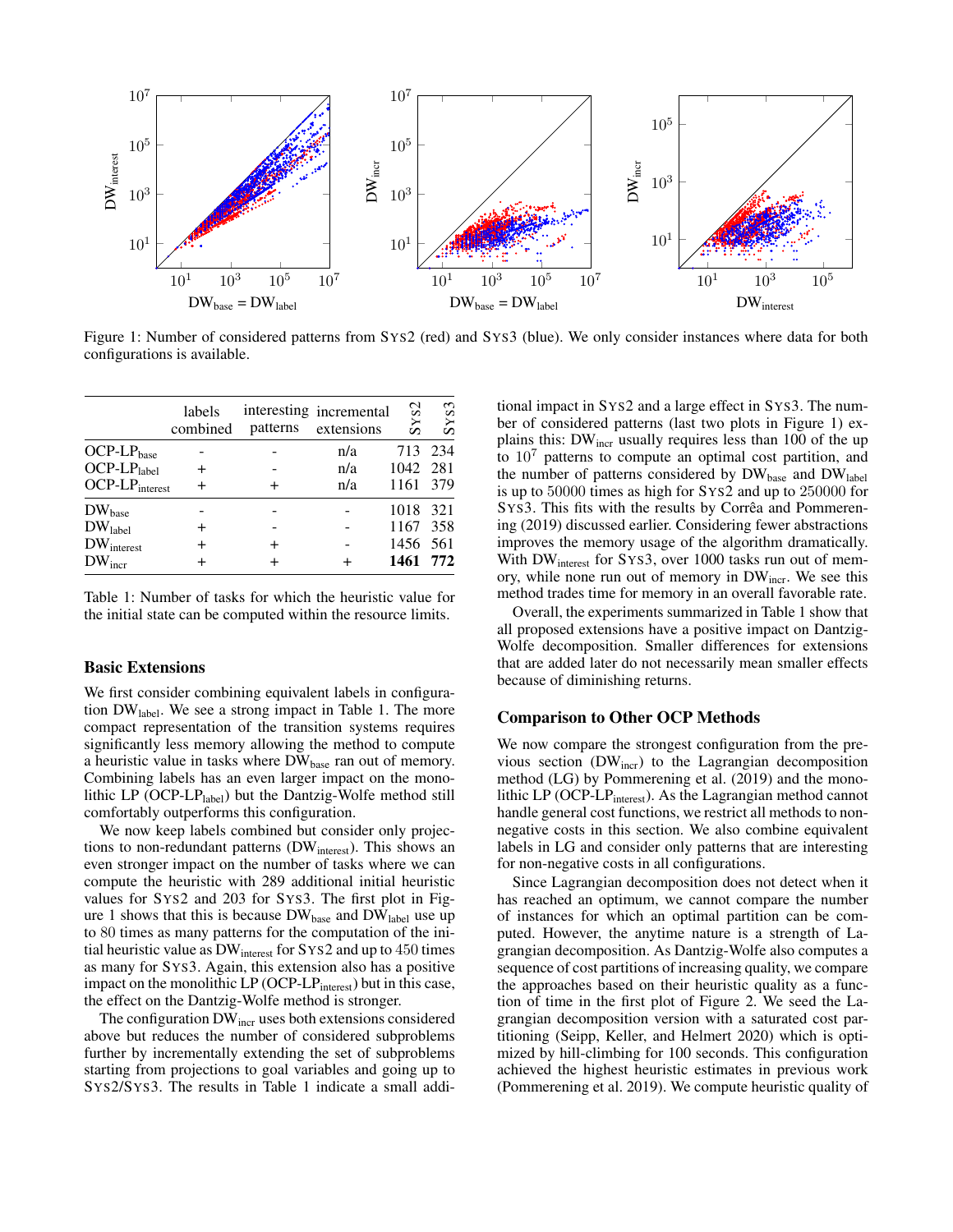

Figure 2: Heuristic quality for the initial state over time for non-negative (left) and general (right) cost partitioning methods.

a task at time  $t$  as the ratio of the heuristic value it would get if the heuristic computation were stopped after  $t$  seconds and the value of an optimal cost partition. The figure shows the average of these values at each time. Note that the plots for SYS2 and SYS3 are incomparable because their reference values are different.

For both pattern collections, we see that  $DW_{\text{incr}}$  clearly outperforms the other methods, i.e., it finds higher heuristic values more quickly. The configuration OCP-LP<sub>interest</sub> can only have a quality of 0 or 1 for a task, so the fact that it has much lower values in the plot reflects that it takes much longer to compute the optimal values with a monolithic LP. This is even more pronounced when computing the general OCP (see the second plot of Figure 2). Here, DW<sub>incr</sub> achieves a heuristic quality of 1.0 for SYS2 and SYS3 after 300 seconds, while OCP-LP<sub>interest</sub> only reaches values of 0.77 (SYS2) and 0.51 (SYS3).

### Usage as Heuristic

We proposed four ways of using the Dantzig-Wolfe heuristic in a search. In all cases, we first compute  $DW_{\text{incr}}$  as described above. Depending on the strategy, we then remove the pricing problems (KEEPCP, KEEPRMP) and the RMP (KEEPCP) from memory. In every state we update the bounds of the remaining LPs, compute the set of dead operators and fix their operator counts to 0 as described above. The strategies span a range from expensive-to-compute but accurate to cheap-to-compute but less accurate. We now explore this trade-off.

Incrementally extending the set of subproblems is crucial for all strategies other than KEEPALL because they benefit from a small set of subproblems. However, we have seen that the incremental extension takes time, and might be too much to repeat in every state. We thus additionally test a configuration KEEPALLNOINCR that is based on DW<sub>interest</sub> instead of DWincr. The coverage and per-domain coverage comparison of the results in Table 2 show that the incremental extension is indeed too expensive to perform in every step.

Table 2 also shows that performance increases the more we relax the heuristic. The relaxations do not seem to lose much accuracy and the expensive heuristic computation does not pay off in comparison. This is not surprising,

| S <sub>YS2</sub>  |     |       |           | $(A)$ $(B)$ $(C)$ $(D)$     | (E)                         | coverage |
|-------------------|-----|-------|-----------|-----------------------------|-----------------------------|----------|
| (A) KEEPALL       |     | 10    | 8         | 7                           | 10                          | 693      |
| (B) KEEPALLNOINCR | 26  |       | 9         | 8                           | 10                          | 750      |
| (C) KEEPPATTERNS  | 36  | 27    |           | 8                           | 9                           | 823      |
| (D) KEEPRMP       | 46  | 41    | <b>30</b> | $\overline{\phantom{0}}$    | 12                          | 890      |
| (E) KEEPCP        | 47  | 46    | 40        | 35                          |                             | 974      |
|                   |     |       |           |                             |                             |          |
| Sys3              | (A) |       |           | $(B)$ $(C)$ $(D)$           | (E)                         | coverage |
| (A) KEEPALL       |     | $-12$ | 1         | 1                           | $\mathcal{D}_{\mathcal{L}}$ | 339      |
| (B) KEEPALLNOINCR | 18  |       | 5         | $\mathcal{D}_{\mathcal{L}}$ | 3                           | 362      |
| (C) KEEPPATTERNS  | 46  | 42    |           | 1                           | 7                           | 568      |
| (D) KEEPRMP       | 54  | 50    | 35        |                             | 9                           | 665      |

Table 2: Per-domain coverage comparison of different strategies. The entry in row  $r$  and column  $c$  shows the number of domains in which  $r$  solves more tasks than  $c$ . The maximum of entries  $(r, c)$  and  $(c, r)$  is highlighted.

as suboptimal cost partitioning techniques often outperform optimal ones. While the KEEPCP strategy does not achieve state-of-the-art performance, there are many options for improvement. The computation runs out of time in the initial state for 259 tasks. Due to the iterative nature of DW<sub>incr</sub>, the process can be stopped before an optimal cost partition is computed to ensure that search always starts. The strategy also never exhausts time (only memory) after the search starts, which shows that search and heuristic evaluation are fast. Trading off time for improved heuristic quality should hence improve performance. Several enhancements that could be used here have been proposed for saturated cost partitioning, e.g., using multiple cost partitions (Seipp, Keller, and Helmert 2020), or using abstractions from a larger set as long as resources permit (Seipp 2019).

### Future Work

Our method can be seen as Dantzig-Wolfe or Benders decomposition of a large LP. Many techniques from operations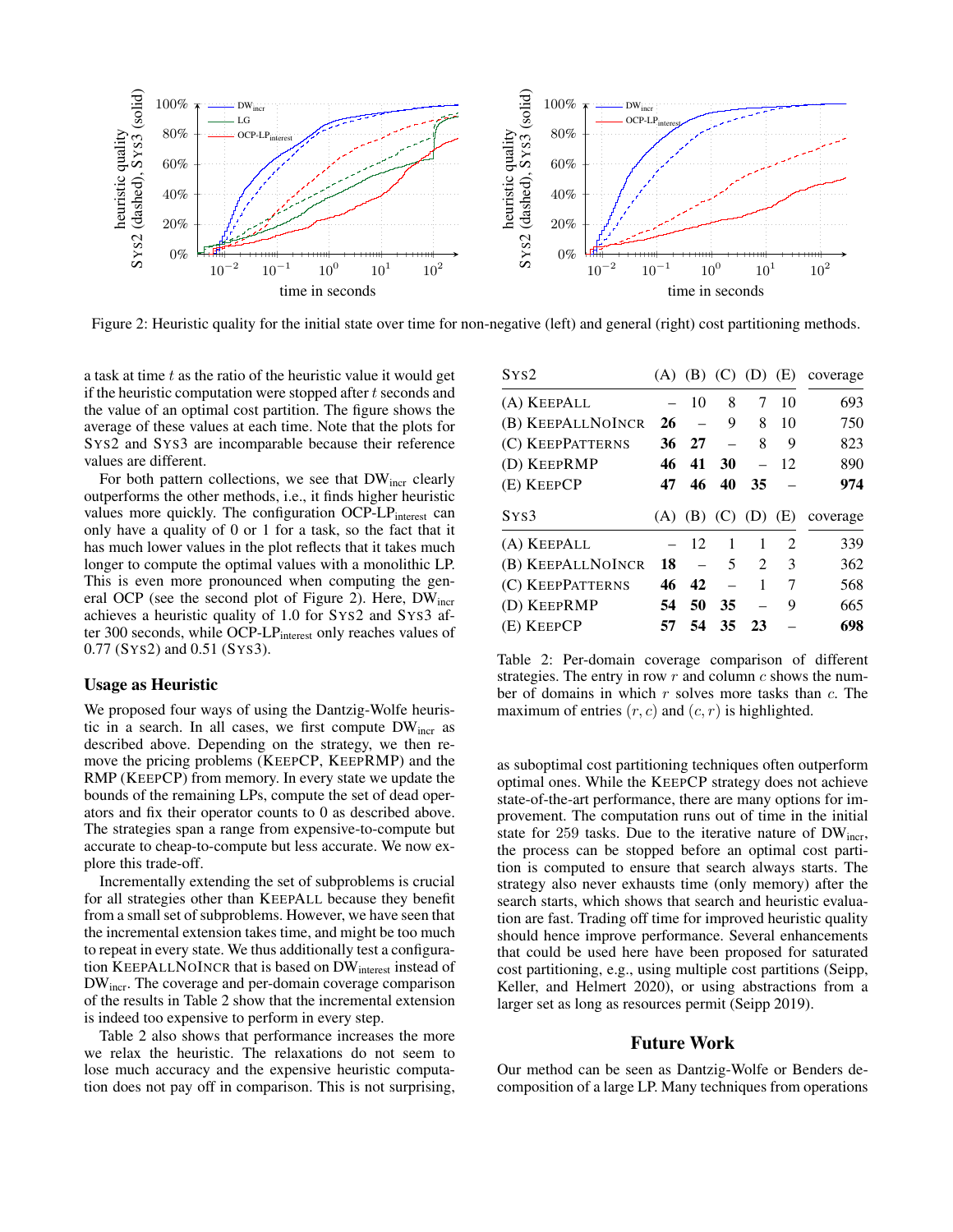research tackle convergence issues in such decompositions and are directly applicable here (e.g., stabilization methods). In contrast to the typical use case in OR, we solve related versions of the original LP multiple times to compute heuristic values for each state encountered in the search. This is an interesting use case for such methods.

We see three additional areas for future work. Firstly, we focused mainly on computing a single heuristic value and only briefly explored the use of our method as a heuristic. Additional work is required for state-of-the-art performance. Secondly, the main effort in computing heuristic values stems from evaluating LPs. We could avoid some of it by precomputation. Finally, we might be able to avoid using an LP solver altogether if we were able to find efficient algorithms for two clearly defined problems. In the remainder of this section, we discuss these three areas in more detail.

#### Improving Usage as Heuristic

Currently, the strategies KEEPALL and KEEPPATTERNS keep adding constraints to the dual RMP in every state. Constraints for previous states are kept and updated with new bounds. Generated constraints can remain useful and cause fewer constraints to be generated for new states. While the number of constraints we add in this way is limited by the combined size of all skeletons it is easy to imagine cases where it becomes too large. To mitigate this, we should thus explore strategies to remove constraints. One option would be to track how often a column was useful and remove useless columns. A column is useful if its variable has a nonzero solution or if the associated dual constraint is tight.

#### Precomputing Columns

If we consider small projections and combine their equivalent labels, the number of different subproblems is limited. There are only 33 equivalence classes with two alive states; only 744 with three; and 44076 with four. As binary variables are quite common and projections to one or two variables often carry a lot of the information, these subproblems are especially important.

The double description method (Motzkin et al. 1953) can be used to compute a *skeleton* of the subproblem (the set of rays used in the Minkowski sum). We found that small abstractions have small skeletons with at most two rays when the projection has two states and up to five rays when it has three. This is encouraging for two reasons: *(i)* subproblems cannot generate many columns, so the Dantzig-Wolfe decomposition is likely to converge quickly, and *(ii)* it is feasible to precompute and store skeletons for all small abstractions. At runtime, their pricing problems could then be replaced by a method that simply checks if any ray in the skeleton has a negative objective value. If so, that ray is returned, otherwise all constraints in the pricing problem are satisfied. Checking a small number of precomputed rays is likely much faster than running an LP solver for the subproblem.

Alternatively, the double description method could be used at runtime for all abstractions that are sufficiently small. This is usually not done because the skeletons are generally assumed to be much larger.

### Avoiding Search Altogether

We identified two interesting algorithmic challenges that deserve additional attention in future work.

- **Pattern discovery problem** Given an operator count  $y$ , find an abstraction that has no flow consistent with  $y$ .
- **Pricing problem** Given an operator count  $y$  and an abstraction, find a cost function that shows that  $y$  is no flow.

The pattern discovery problem could also be phrased in terms of a multiset of operators if the RMP solves the operator-counting MIP instead of its LP relaxation.

With efficient algorithms for both of these problems, the Dantzig-Wolfe method could be used as a planner. Consider running the method on the set of *all* abstractions. However, instead of generating all abstractions, we start with a small set, generate columns from it using the pricing algorithm, and extend it with the pattern discovery algorithm once no new column can be generated anymore. As soon as the pattern discovery algorithm has no solution, we know that the current RMP solution is the cost of an optimal plan.

Towards the goal of finding an efficient algorithm for the pricing problem it is worth investigating its polyhedron more closely. Observe that the constraints imply that there cannot be negative cost cycles in the abstraction because otherwise  $h^{\alpha_i}(I, cost_i) = -\infty$  and there is no smaller  $h_i \in \mathbb{R}$ . Cost functions that do not induce negative cost cycles can always be scaled by a non-negative factor which scales the heuristic value under that cost function in the same way. Instead of considering  $h_i \in \mathbb{R}$  we could limit the choices to  $h_i \in \{-1, 0, 1\}$ . With this condition, we could replace  $P_i(y)$  by three problems  $P_i(y, h_i)$  for  $h_i \in \{-1, 0, 1\}$  that fix the value of  $h_i$  (ignoring cases where  $P_i(y, h_i)$  is infeasible). Their objective then simplifies to minimizing  $cost_i(y)$ . The question whether  $P_i(y)$  can be solved without an LP solver remains open but one approach could be to solve  $P_i(y, h_i)$ , i.e., find a saturated cost function  $cost_i$  that minimizes  $cost_i(y)$  and satisfies  $h^{\alpha_i}(I, cost_i) = h_i$ .

## **Conclusions**

We applied Dantzig-Wolfe decomposition to the optimal cost partitioning of abstraction heuristics. The relaxed master problem can be seen as either finding a cost partition with a linear combination of some candidate cost functions or as an operator-counting LP over some post-hoc optimization constraints using alternative costs. The pricing problems are parameterized with an operator-count  $y$  that optimizes the current RMP and compute a new column iff their abstraction does not have a network flow consistent with  $y$ .

Empirically, we have seen that this method computes the optimal cost partitioning faster than previous methods and also gives good approximations early on. We have investigated how combining equivalent labels and restricting attention to interesting patterns improves cost partitioning methods in general and ours in particular. We have also explored several relaxations of the heuristic that make it faster to evaluate while not losing too much accuracy. Extensions used in other state-of-the-art heuristics could be added here as well, e.g., internal resource limits, diversification, or adding/removing cost partitions during the search.